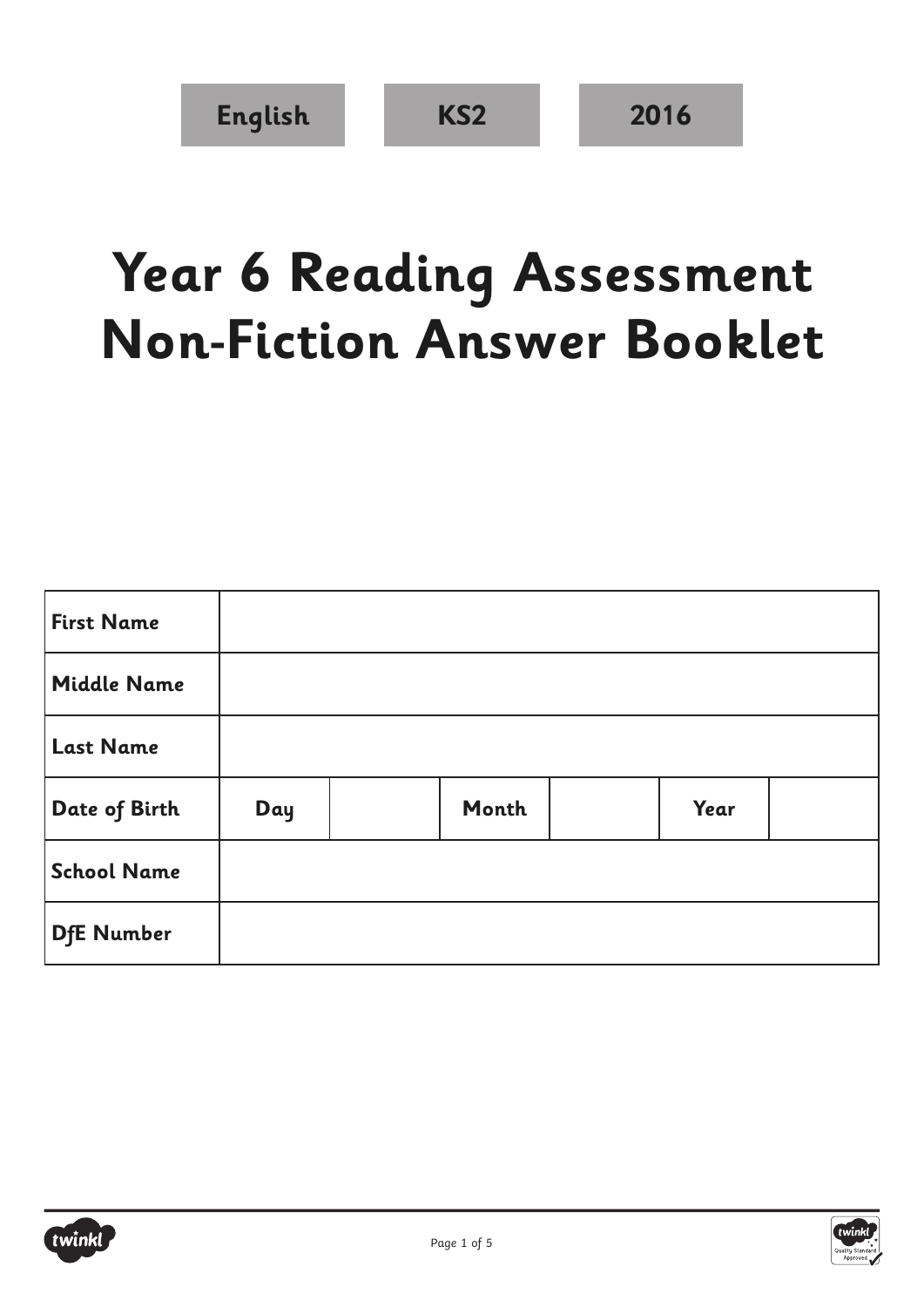

| Questions 1 to 14 are about 'Endangered'                                                                                                    |                        |
|---------------------------------------------------------------------------------------------------------------------------------------------|------------------------|
| 1. According to the introduction of the text, how many species have now been classified as<br>'Extinct in the Wild'?                        | 1 mark                 |
| 2. How tall was the dodo bird thought to be?                                                                                                | 1 mark                 |
| 3. What other animals does the text list as being now extinct? Tick three.                                                                  | 2 marks                |
| Tasmanian tiger<br>passenger pigeon<br>West African black rhino<br>black rhino                                                              |                        |
| mountain gorilla<br>giant panda                                                                                                             |                        |
|                                                                                                                                             |                        |
| 4. Look at this sentence:                                                                                                                   |                        |
| "Some animals, like the bald eagle and the American alligator, were once on the brink of extinction<br>but are now known to be recovering." | 1 mark                 |
| What is the meaning of the word <b>brink</b> in this sentence?                                                                              |                        |
|                                                                                                                                             |                        |
|                                                                                                                                             | total for<br>this page |

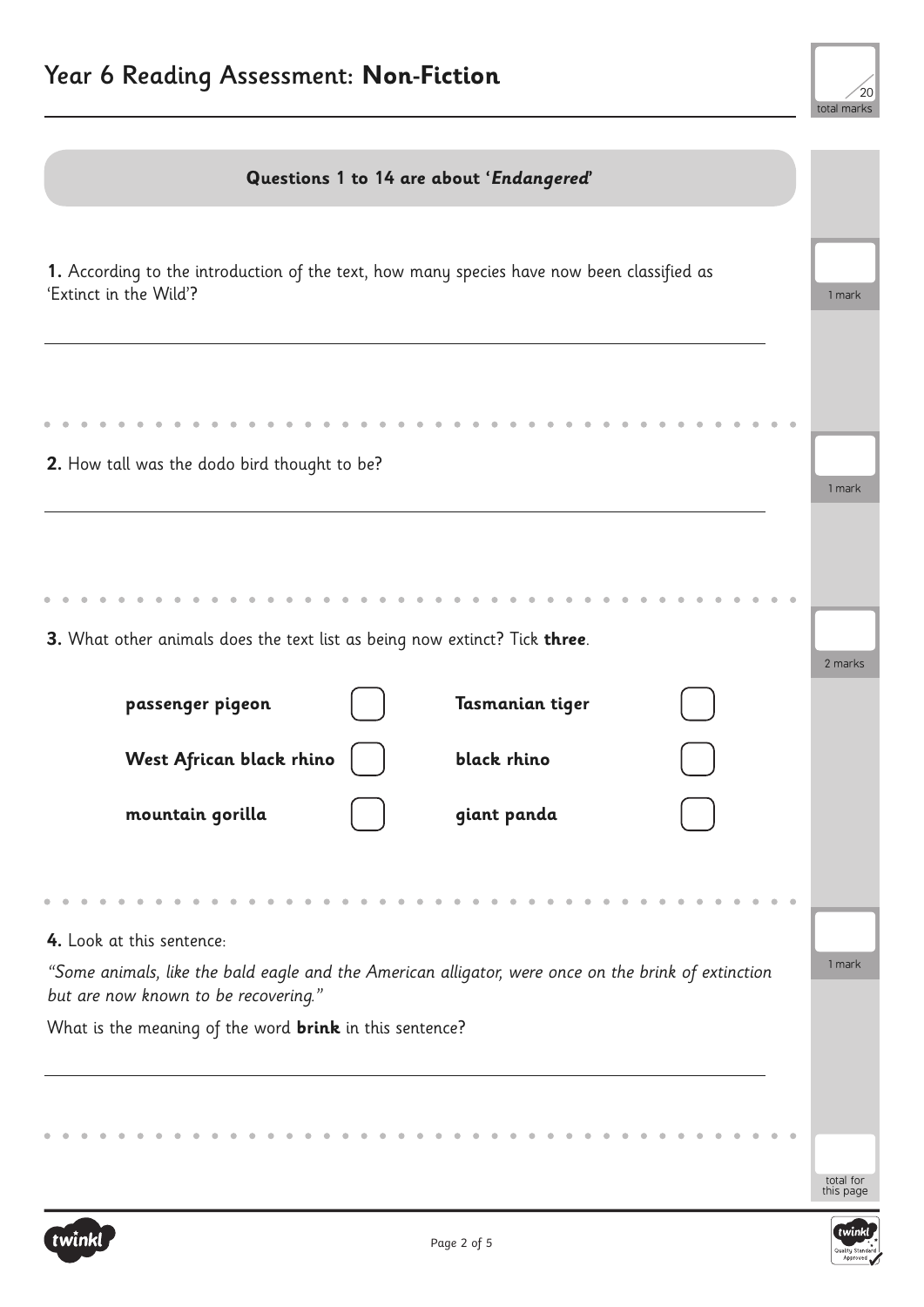## **5.** Complete this table of information about some of the animals' features in the text:

| Animal                                           | <b>Status</b>                                                                                   | Population       |
|--------------------------------------------------|-------------------------------------------------------------------------------------------------|------------------|
| Mountain Gorilla                                 | Critically Endangered                                                                           |                  |
|                                                  | Critically Endangered                                                                           | More than 5,000  |
| Giant Panda                                      |                                                                                                 | 1800 in the wild |
|                                                  |                                                                                                 |                  |
|                                                  |                                                                                                 |                  |
| Look at the section about the South China Tiger. |                                                                                                 |                  |
|                                                  |                                                                                                 |                  |
|                                                  |                                                                                                 |                  |
|                                                  | 6. In what year did the Chinese government introduce a hunting ban?                             |                  |
|                                                  |                                                                                                 | 1 mark           |
|                                                  |                                                                                                 |                  |
|                                                  |                                                                                                 |                  |
|                                                  |                                                                                                 |                  |
|                                                  |                                                                                                 |                  |
|                                                  | 7. According to the text, why is this species of tiger considered to be 'functionally extinct'? |                  |
|                                                  |                                                                                                 | 1 mark           |
|                                                  |                                                                                                 |                  |
|                                                  |                                                                                                 |                  |
|                                                  |                                                                                                 |                  |
|                                                  |                                                                                                 |                  |
|                                                  |                                                                                                 |                  |
|                                                  | 8. Find and copy a word which means reducing or getting smaller in number.                      | 1 mark           |
|                                                  |                                                                                                 |                  |

3 marks

total for this page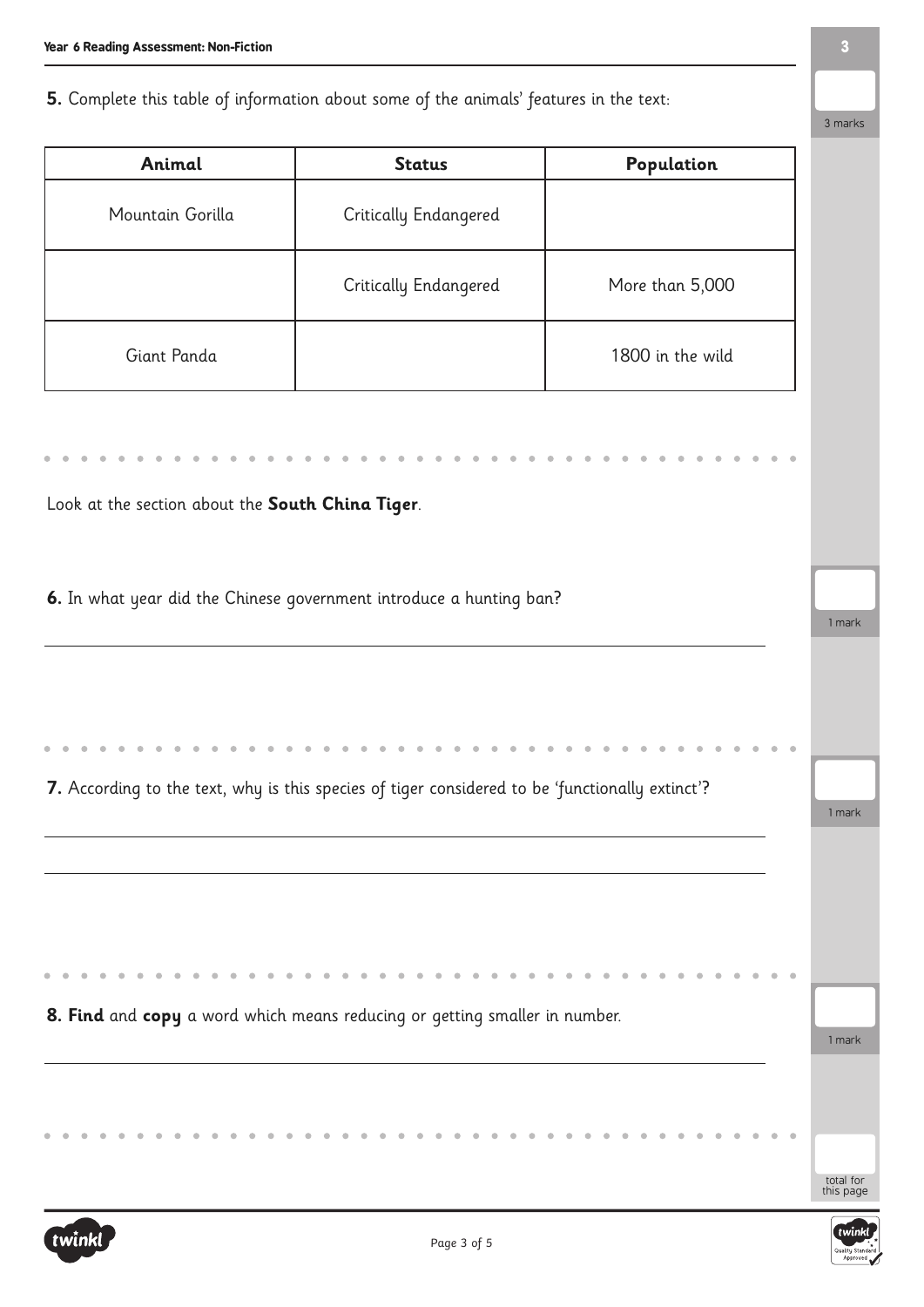| Year 6 Reading Assessment: Non-Fiction                                              |                                                                                       |        |  |  |
|-------------------------------------------------------------------------------------|---------------------------------------------------------------------------------------|--------|--|--|
| Look at the section about the Giant Panda.                                          |                                                                                       |        |  |  |
| 9. Why might it be surprising that the giant panda is endangered? Give two reasons. |                                                                                       |        |  |  |
|                                                                                     |                                                                                       |        |  |  |
|                                                                                     |                                                                                       |        |  |  |
| 10. Why are the pandas important for the bamboo forests?                            |                                                                                       | 1 mark |  |  |
|                                                                                     |                                                                                       |        |  |  |
| 11. How do pandas living in the wild benefit other animal species?                  |                                                                                       |        |  |  |
|                                                                                     |                                                                                       | 1 mark |  |  |
|                                                                                     |                                                                                       |        |  |  |
|                                                                                     | 12. Match these facts with the correct animal in the text. One has been done for you. | 1 mark |  |  |
| <b>Bald Eagle</b>                                                                   | Killed for the illegal trade of their horn                                            |        |  |  |
| <b>Mountain Gorilla</b>                                                             | Flightless bird, now extinct                                                          |        |  |  |
| <b>Black Rhino</b>                                                                  | Once at risk of extinction but now recovering                                         |        |  |  |
| Dodo                                                                                | Suffered from years of war, hunting,<br>habitat destruction and disease               |        |  |  |
|                                                                                     |                                                                                       |        |  |  |





total for this page